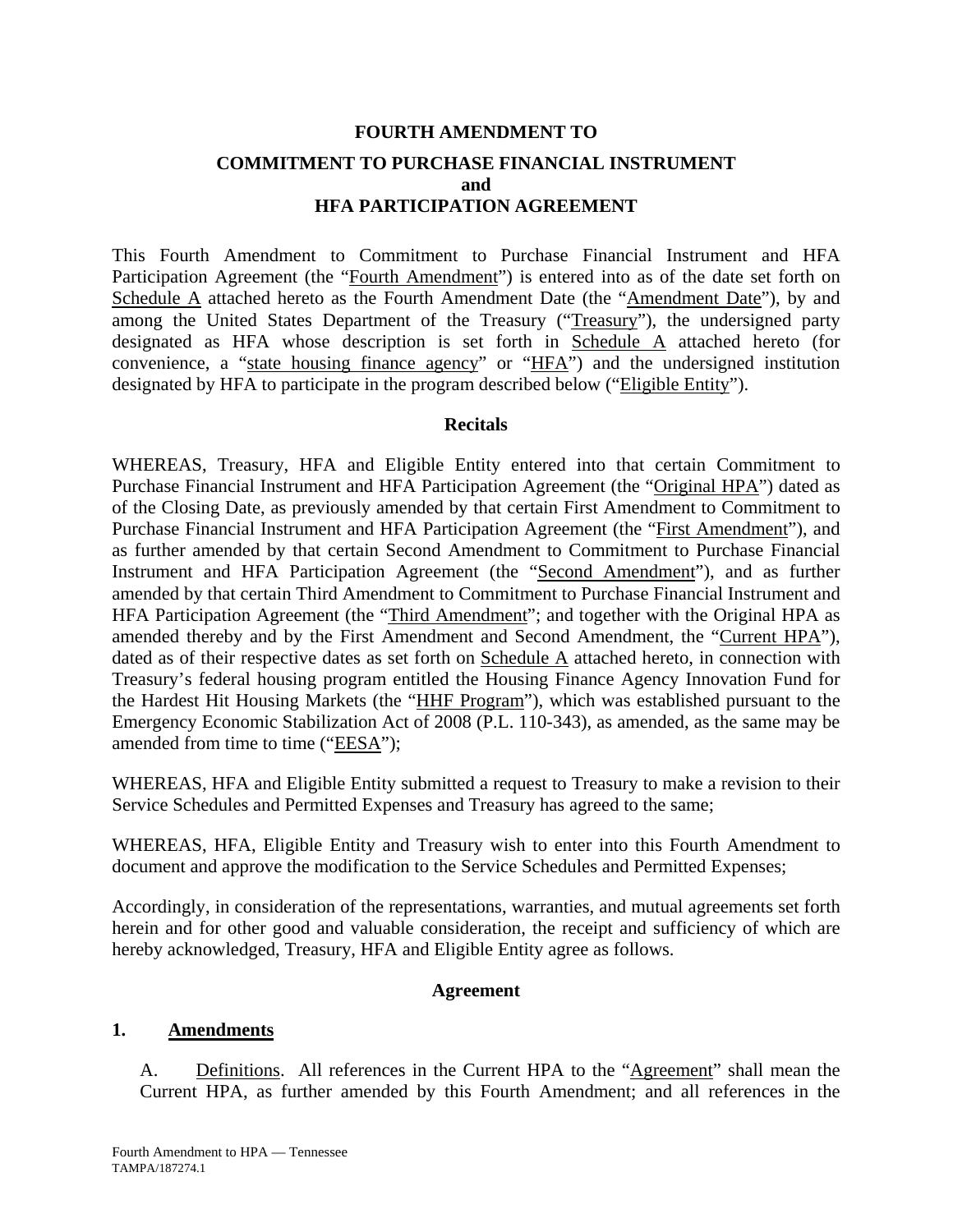Current HPA to Schedules A, B or C shall mean the Schedules A, B or C attached to this Fourth Amendment. All references herein to the "HPA" shall mean the Current HPA, as further amended by this Fourth Amendment.

B. Schedule A. Schedule A attached to the Current HPA is hereby deleted in its entirety and replaced with Schedule A attached to this Fourth Amendment.

C. Schedule B. Schedule B attached to the Current HPA is hereby deleted in its entirety and replaced with Schedule B attached to this Fourth Amendment.

D. Schedule C. Schedule C attached to the Current HPA is hereby deleted in its entirety and replaced with Schedule C attached to this Fourth Amendment.

## **2. Representations, Warranties and Covenants**

A. HFA and Eligible Entity. HFA and Eligible Entity, each for itself, make the following representations, warranties and covenants to Treasury and the truth and accuracy of such representations and warranties and compliance with and performance of such covenants are continuing obligations of HFA and Eligible Entity, each as to itself. In the event that any of the representations or warranties made herein cease to be true and correct or HFA or Eligible Entity breaches any of its covenants made herein, HFA or Eligible Entity, as the case may be, agrees to notify Treasury immediately and the same shall constitute an Event of Default under the HPA.

(1) HFA and Eligible Entity each hereby certifies, represents and warrants as of the date hereof that each of the representations and warranties of HFA or Eligible Entity, as applicable, contained in the HPA are true, correct, accurate and complete in all material respects as of the date hereof. All covenants of HFA or Eligible Entity, as applicable, contained in the HPA shall remain in full force and effect and neither HFA, nor Eligible Entity is in breach of any such covenant.

(2) Eligible Entity has the full corporate power and authority to enter into, execute, and deliver this Fourth Amendment and any other closing documentation delivered to Treasury in connection with this Fourth Amendment, and to perform its obligations hereunder and thereunder.

(3) HFA has the full legal power and authority to enter into, execute, and deliver this Fourth Amendment and any other closing documentation delivered to Treasury in connection with this Fourth Amendment, and to perform its obligations hereunder and thereunder.

## **3. Miscellaneous**

A. The recitals set forth at the beginning of this Fourth Amendment are true and accurate and are incorporated herein by this reference.

B. Capitalized terms used but not defined herein shall have the meanings ascribed to them in the HPA.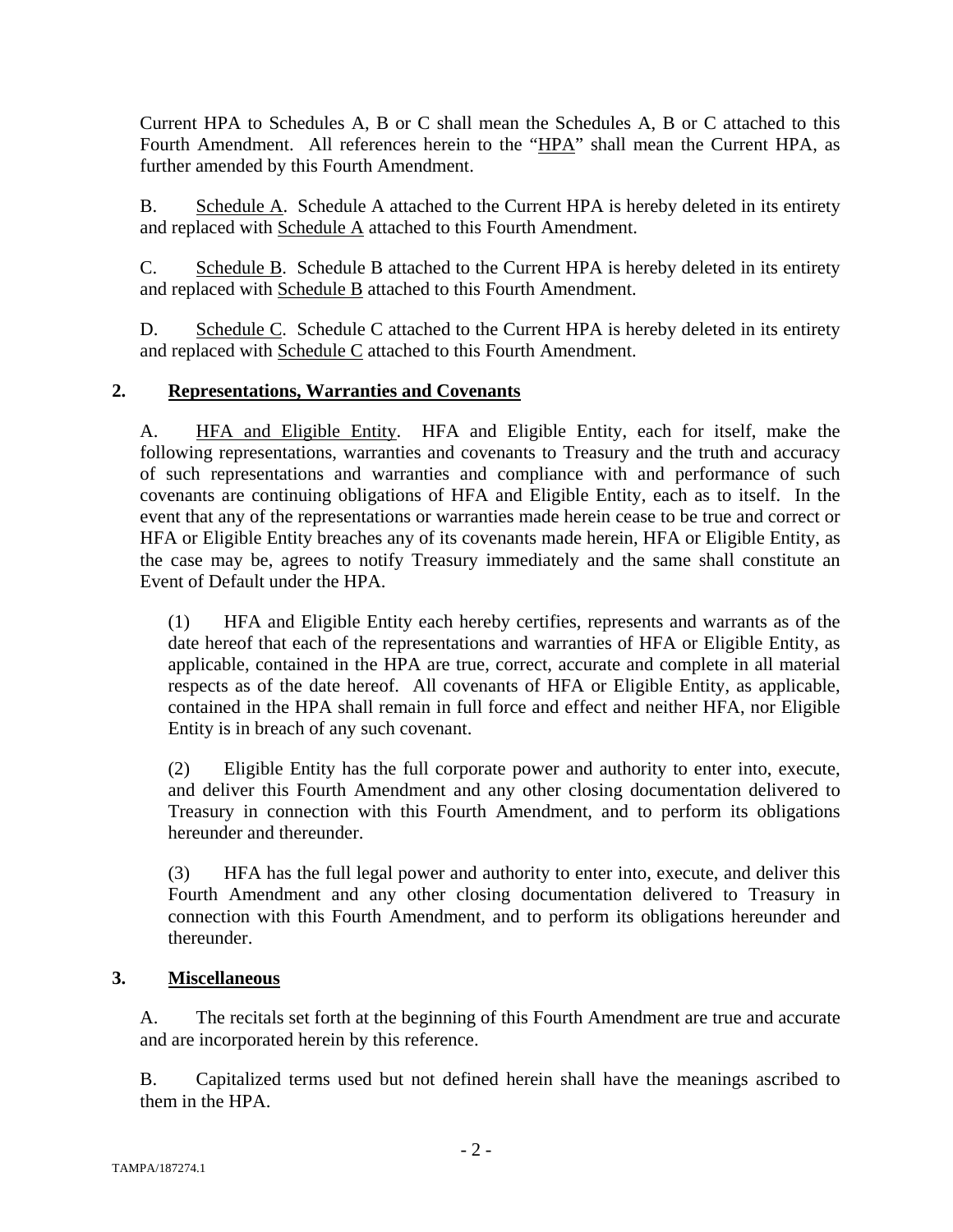C. Any provision of the HPA that is determined to be prohibited or unenforceable in any jurisdiction shall, as to such jurisdiction, be ineffective to the extent of such prohibition or unenforceability without invalidating the remaining provisions of the HPA, and no such prohibition or unenforceability in any jurisdiction shall invalidate such provision in any other jurisdiction.

D. This Fourth Amendment may be executed in two or more counterparts (and by different parties on separate counterparts), each of which shall be deemed an original, but all of which together shall constitute one and the same instrument. Facsimile or electronic copies of this Fourth Amendment shall be treated as originals for all purposes.

## [SIGNATURE PAGE FOLLOWS; REMAINDER OF PAGE INTENTIONALLY LEFT BLANK]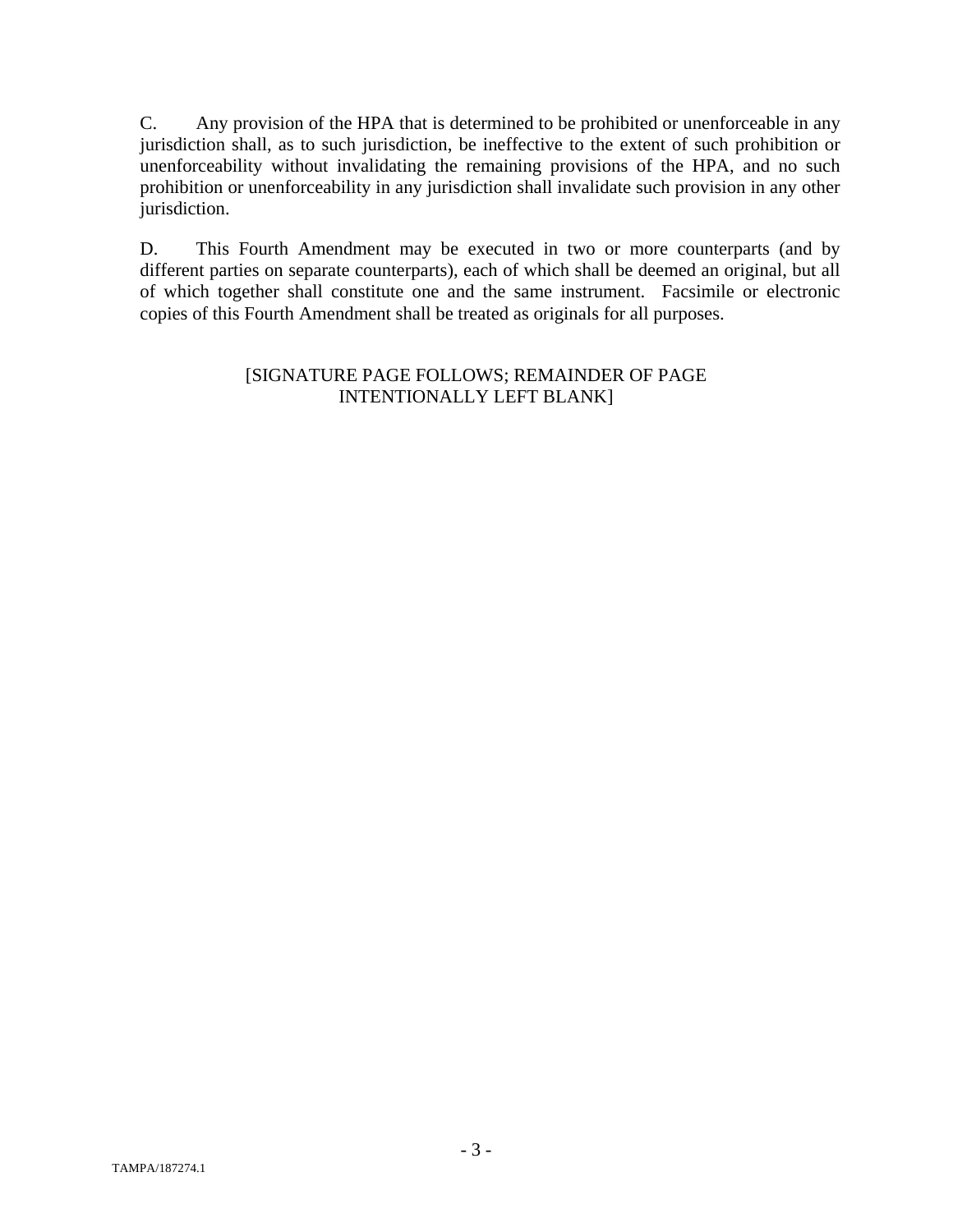**In Witness Whereof**, HFA, Eligible Entity and Treasury by their duly authorized officials hereby execute and deliver this Fourth Amendment to Commitment to Purchase Financial Instrument and HFA Participation Agreement as of the Amendment Date.

## **HFA**: **TREASURY**:

TENNESSEE HOUSING DEVELOPMENT **AGENCY** 

UNITED STATES DEPARTMENT OF THE **TREASURY** 

By:  $/s/\text{Ted R. Fellman}$  By: Name: Ted R. Fellman Name: Timothy G. Massad

Title: Executive Director Title: Assistant Secretary for Financial Stability

## **ELIGIBLE ENTITY**:

TENNESSEE HOUSING DEVELOPMENT **AGENCY** 

By: /s/ Ted R. Fellman Name: Ted R. Fellman Title: Executive Director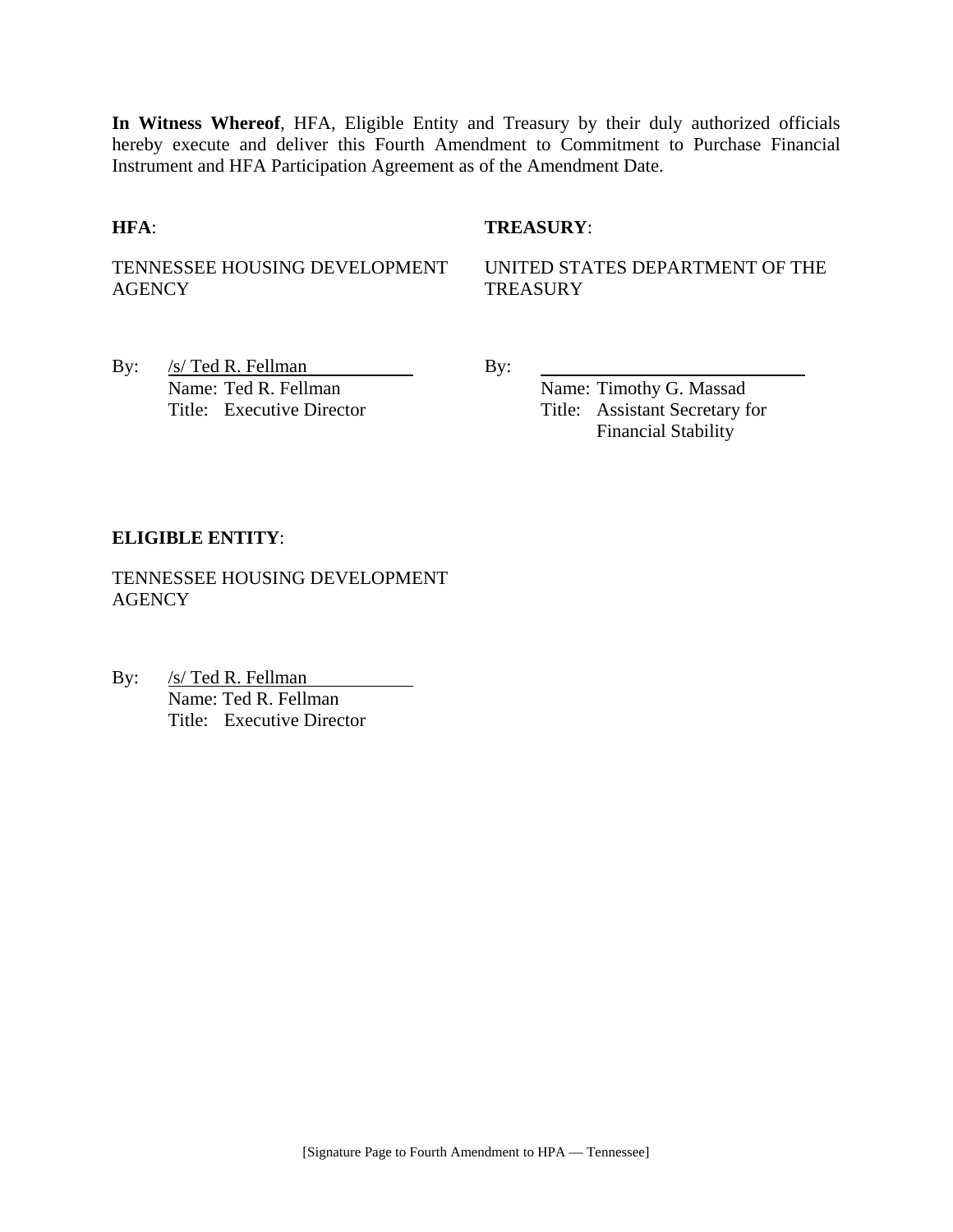In Witness Whereof, HFA, Eligible Entity and Treasury by their duly authorized officials hereby execute and deliver this Fourth Amendment to Commitment to Purchase Financial Instrument and HFA Participation Agreement as of the Amendment Date.

HFA:

#### **TREASURY:**

TENNESSEE HOUSING DEVELOPMENT **AGENCY** 

By:

Name: Title:

By:

UNITED STATES DEPARTMENT OF THE **TREASURY** 

Name: Timothy G. Massad Title: Assistant Secretary for

**Financial Stability** 

#### **ELIGIBLE ENTITY:**

TENNESSEE HOUSING DEVELOPMENT **AGENCY** 

By:

Name: Title: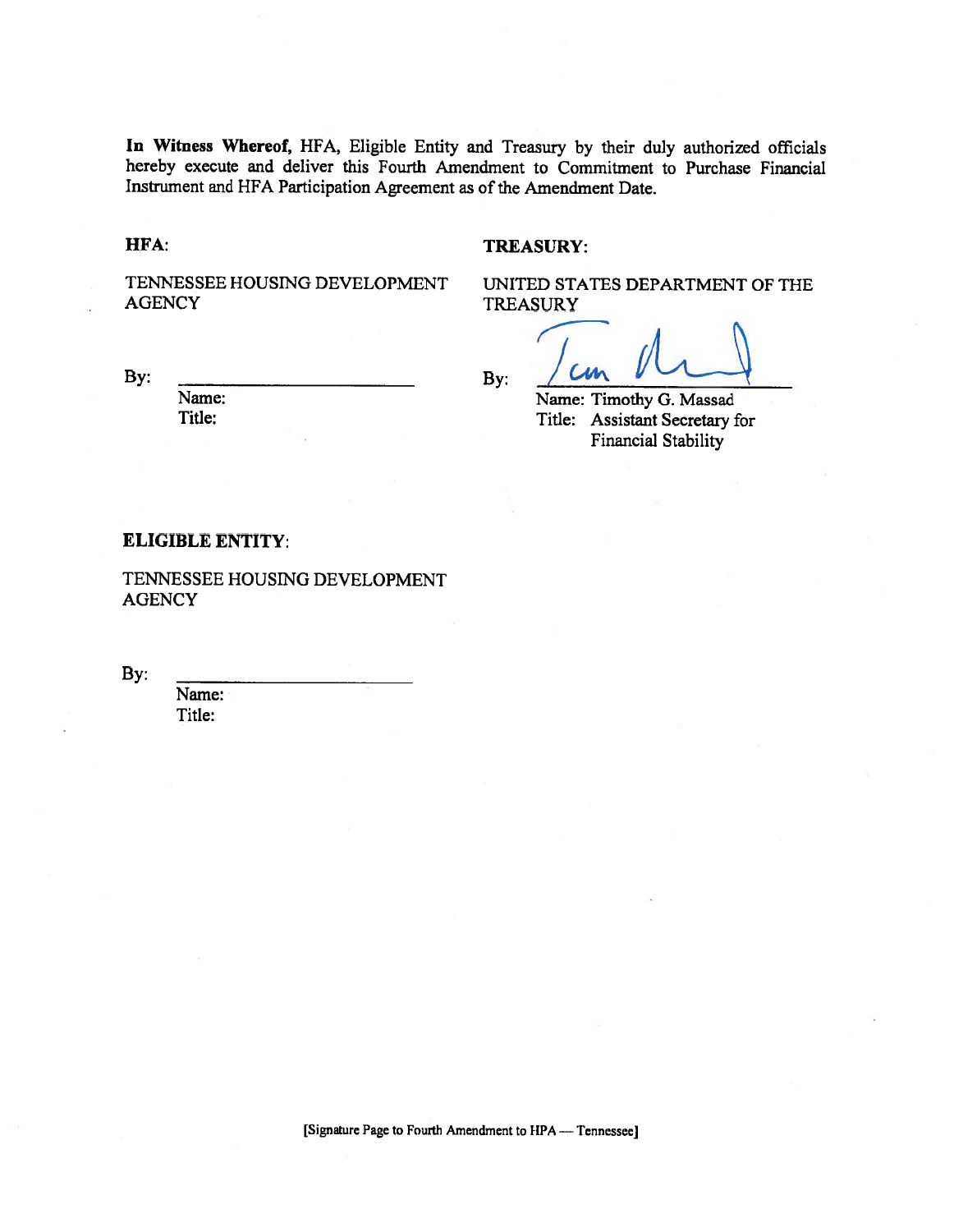# **EXHIBITS AND SCHEDULES**

Schedule A Basic Information<br>Schedule B Service Schedules

Schedule B Service Schedules<br>Schedule C Permitted Expenses

Permitted Expenses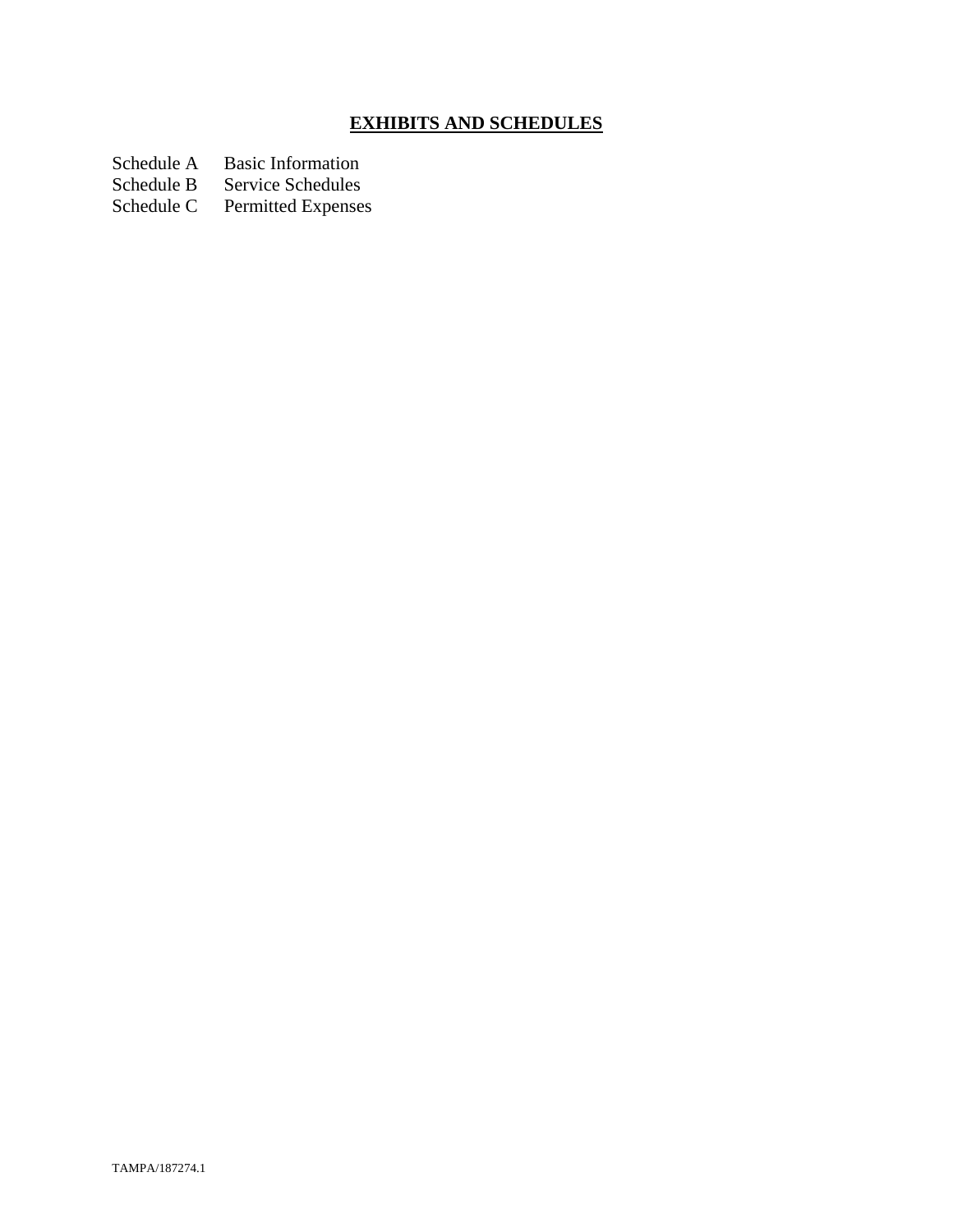## **SCHEDULE A**

#### **BASIC INFORMATION**

Eligible Entity Information: Name of the Eligible Entity: Tennessee Housing Development Agency<sup>1</sup> Corporate or other organizational form: body, politic and corporate; political subdivision and instrumentality of the State of Tennessee, established and existing under the Tennessee Housing Development Agency Act, Tenn. Code Ann. § 13-23-101 et seq. Jurisdiction of organization: Tennessee Notice Information:

HFA Information:

Name of HFA: Tennessee Housing Development Agency<sup>1</sup>

Organizational form: body, politic and corporate; political subdivision and instrumentality of the State of Tennessee, established and existing under the Tennessee Housing Development Agency Act, Tenn. Code Ann. § 13-23-101 et seq.

Date of Application: September 1, 2010

1

<sup>&</sup>lt;sup>1</sup> References in the Agreement to the term "HFA" shall mean the Tennessee Housing Development Agency ("THDA") in its capacity as an HFA as such term is used in the Agreement; references in the Agreement to the term "Eligible Entity" shall mean THDA, in its capacity as Eligible Entity as such term is used in the Agreement.

Notwithstanding anything to the contrary in the Agreement, (A) for purposes of Section 4(G) thereof, annual audited financial statements shall be due no later than one hundred eighty (180) days after the end of THDA's fiscal year, and (B) for purposes of Section 7 thereof, the powers and authority of THDA shall be governed and construed in accordance with the laws of the State of Tennessee.

For the avoidance of doubt, THDA has no obligation to ensure that the funds in the Depository Account are collateralized should the amount of money in the account be in excess of the FDIC insurance limits.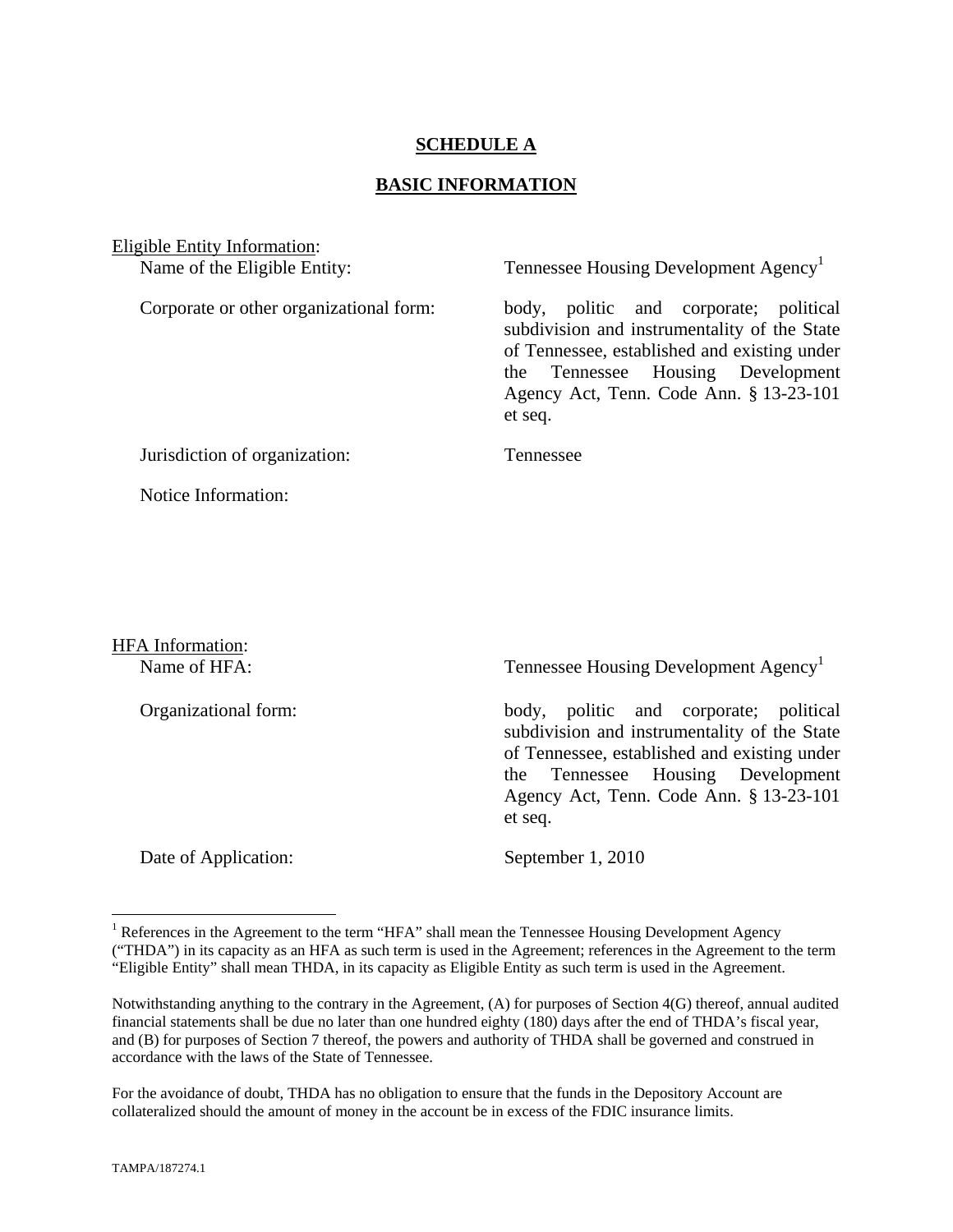| Date of Action Plan:                                                                | September 1, 2010                                                                                                                                         |
|-------------------------------------------------------------------------------------|-----------------------------------------------------------------------------------------------------------------------------------------------------------|
| Notice Information:                                                                 | Same as notice information for Eligible<br>Entity                                                                                                         |
| <b>Program Participation Cap:</b>                                                   | \$217,315,593.00                                                                                                                                          |
| Portion of Program Participation Cap<br><b>Representing Original HHF Funds:</b>     | N/A                                                                                                                                                       |
| Portion of Program Participation Cap<br><b>Representing Unemployment HHF Funds:</b> | \$81,128,260.00                                                                                                                                           |
| Permitted Expenses:                                                                 | \$27,375,192.24                                                                                                                                           |
| <b>Closing Date:</b>                                                                | September 23, 2010                                                                                                                                        |
| <b>First Amendment Date:</b>                                                        | September 29, 2010                                                                                                                                        |
| <b>Second Amendment Date:</b>                                                       | December 16, 2010                                                                                                                                         |
| Third Amendment Date:                                                               | May 25, 2011                                                                                                                                              |
| <b>Fourth Amendment Date:</b>                                                       | September 28, 2011                                                                                                                                        |
| <b>Eligible Entity Depository Account Information:</b>                              | See account information set forth in the<br>Depository Account Control Agreement<br>between Treasury and Eligible<br>Entity<br>regarding the HHF Program. |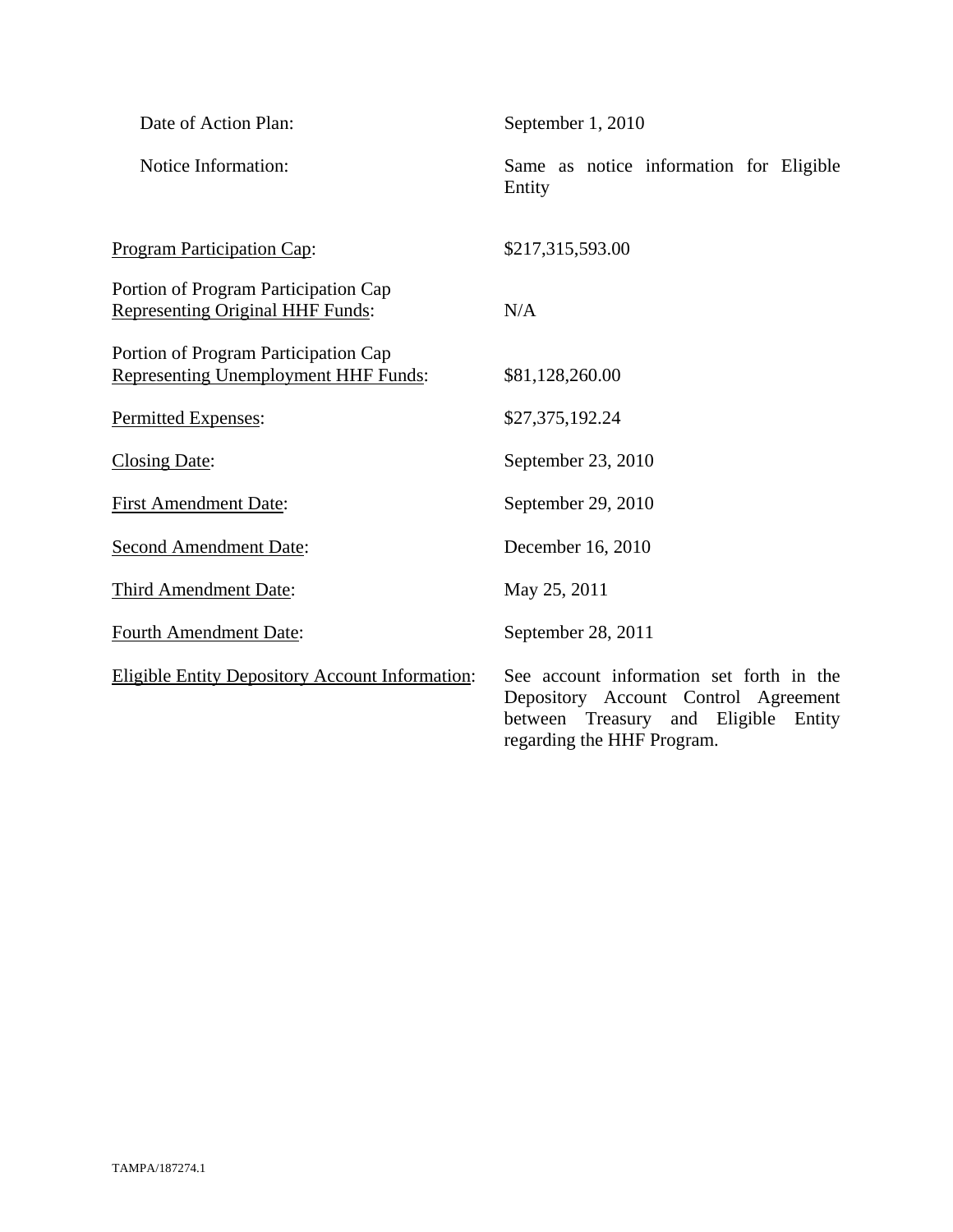## **SCHEDULE B**

## **SERVICE SCHEDULES**

The Service Schedules attached as Schedule B to the Current HPA are hereby deleted in their entirety and replaced with the attached Service Schedules (numbered sequentially as Service Schedule B-1, Service Schedule B-2, et. seq.), which collectively comprise Schedule B to the HPA.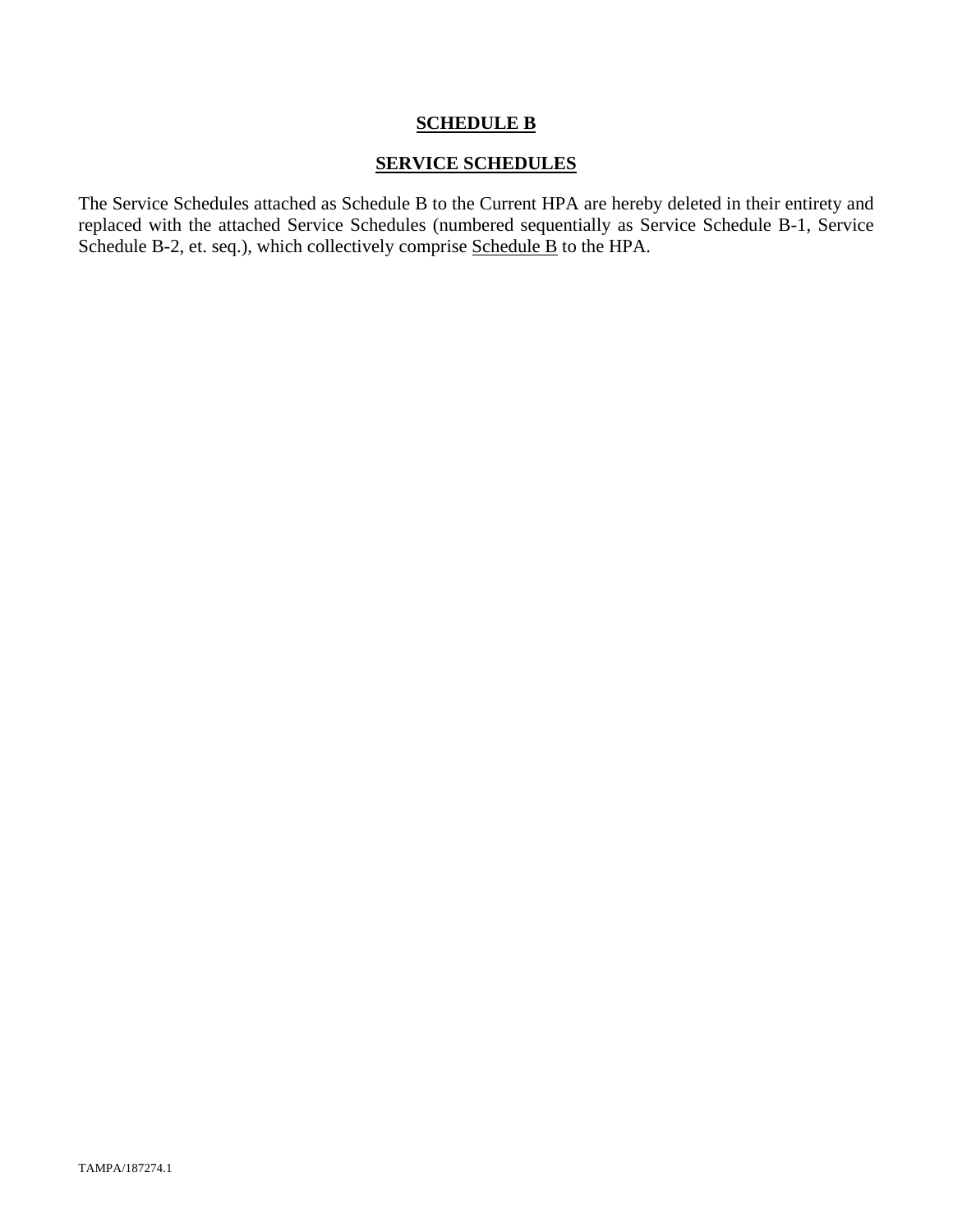# **SCHEDULE B-1**

# **Tennessee Housing Development Agency**

# **Hardest Hit Fund Program (HHFP)**

# **Summary Guidelines**

| <b>Program Overview</b>                                                               | The Tennessee Housing Development Agency (THDA) Hardest<br>Hit Fund Program (HHFP) will provide loans to unemployed or<br>substantially underemployed homeowners who, through no fault<br>of their own, are financially unable to make their mortgage<br>payments and are in danger of losing their homes to foreclosure.<br>Loan proceeds will be used to pay all mortgage and mortgage-<br>related expenses (e.g., property taxes, homeowner insurance,<br>homeowner dues) until the homeowner secures employment or<br>completes training for a new career. For homeowners who have<br>found a new job, but accumulated payment arrearages,<br>reinstatement assistance will be available.                                                                                                               |
|---------------------------------------------------------------------------------------|-------------------------------------------------------------------------------------------------------------------------------------------------------------------------------------------------------------------------------------------------------------------------------------------------------------------------------------------------------------------------------------------------------------------------------------------------------------------------------------------------------------------------------------------------------------------------------------------------------------------------------------------------------------------------------------------------------------------------------------------------------------------------------------------------------------|
| <b>Program Goals</b>                                                                  | assist unemployed, or substantially<br>To<br>underemployed,<br>homeowners to remain in their homes and make monthly<br>payments on their mortgages and mortgage related expenses<br>such as property taxes, homeowner insurance, homeowner dues,<br>and/or past-due mortgage payments (arrearages) so that they<br>may avoid delinquency and foreclosure.                                                                                                                                                                                                                                                                                                                                                                                                                                                   |
| <b>Target Population / Areas</b>                                                      | This program will be available in all Tennessee counties.<br>THDA will provide additional assistance over a longer period of<br>time to eligible homeowners living in targeted or "hardest hit"<br>counties, defined as those counties showing greater than average<br>distress based on a combination of unemployment rate, the<br>percent of the state's foreclosures in that county, and<br>delinquency rates. Twenty-nine counties were chosen as targeted<br>based on the fact that they scored high on two of three factors, as<br>follows: having an unemployment rate at or above the state<br>average rate, having a high percentage of the state's foreclosure<br>filings (in the 75th percentile of counties), having<br>a high<br>delinquency rate (again, in the 75th percentile of counties). |
| <b>Program Allocation</b><br>(Excluding<br><b>Administrative</b><br><b>Expenses</b> ) | \$189,940,400.76                                                                                                                                                                                                                                                                                                                                                                                                                                                                                                                                                                                                                                                                                                                                                                                            |
| <b>Borrower Eligibility</b><br><b>Criteria</b>                                        | Unemployed or substantially underemployed homeowners who,<br>through no fault of their own, are unable to make their mortgage<br>payments and are at risk of foreclosure. Homeowners will be<br>required to provide a financial hardship affidavit with                                                                                                                                                                                                                                                                                                                                                                                                                                                                                                                                                     |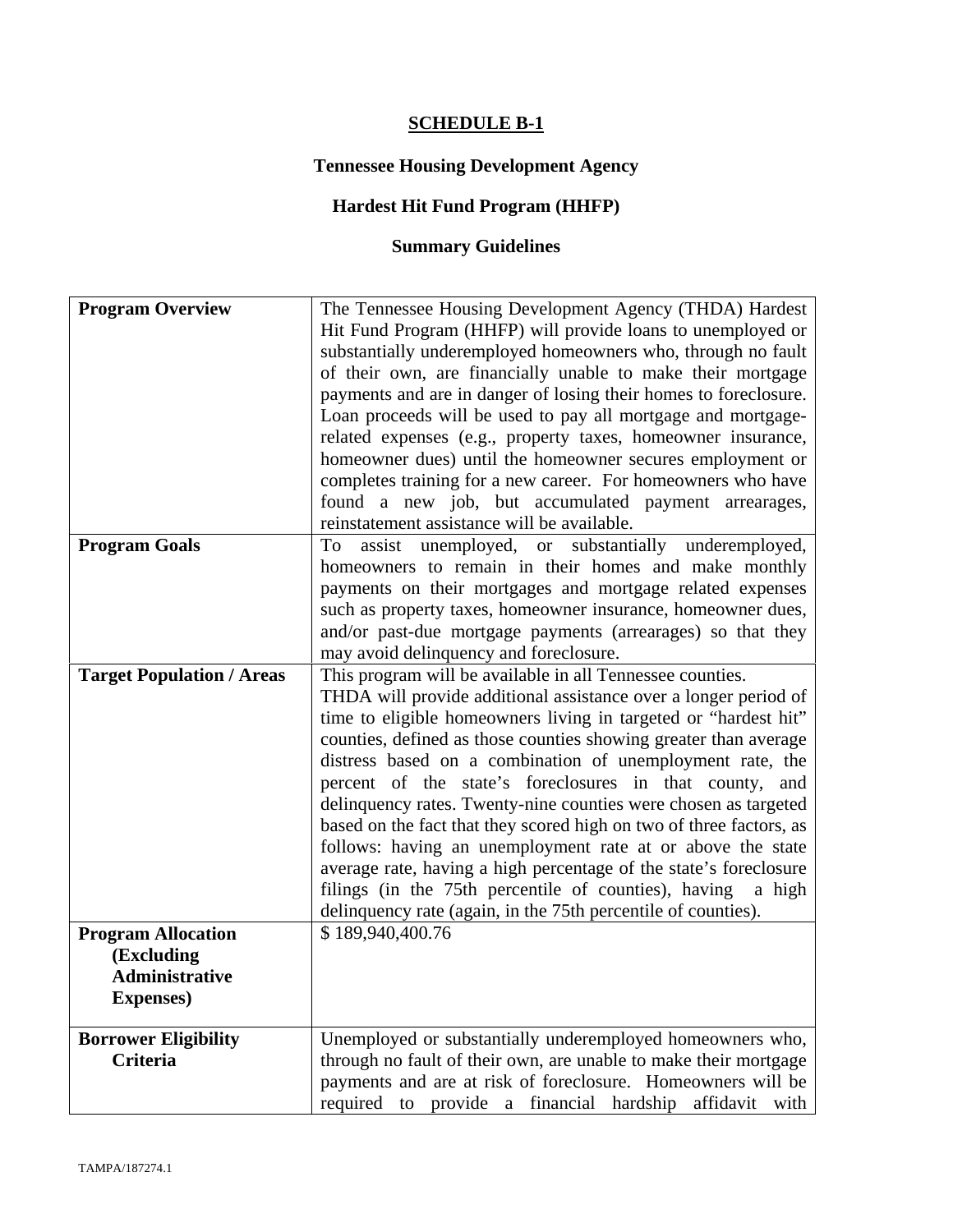|                                                       | appropriate documentation as to the cause of their hardship. For<br>most homeowners, this will be documentation from the<br>Department of Labor and Workforce Development confirming a<br>job loss and receipt of unemployment benefits. If information<br>from the Department of Labor and Workforce Development is<br>unavailable, a notarized letter from the former employer<br>indicating job loss was not the fault of the borrower will serve as<br>a substitute.<br>Self-employed borrowers will be required to<br>submit prior tax returns and a current profit and loss statement to<br>show a loss of income. Homeowners will be required to provide<br>continual documentation certifying to their ongoing hardship.<br>Employed homeowners who have previously been unemployed<br>or substantially underemployed and who are delinquent, but who<br>can resume future payments without additional assistance.<br>Substantially underemployed homeowners whose income has<br>been reduced by 30% or more.<br>The event or incident which results in unemployment or<br>substantially underemployment must have occurred after<br>January 1, 2008.<br>Principal, Interest, Taxes and Insurance >31% of household<br>income after job loss/reduction of income.<br>Asset test: Borrower must not have >6 months reserves<br>Borrower must be a low or moderate income homeowner<br>(maximum \$74,980 household income).<br>Eligibility for program assistance will be determined primarily<br>by participating foreclosure prevention partners using THDA<br>underwriting criteria stated above. |
|-------------------------------------------------------|------------------------------------------------------------------------------------------------------------------------------------------------------------------------------------------------------------------------------------------------------------------------------------------------------------------------------------------------------------------------------------------------------------------------------------------------------------------------------------------------------------------------------------------------------------------------------------------------------------------------------------------------------------------------------------------------------------------------------------------------------------------------------------------------------------------------------------------------------------------------------------------------------------------------------------------------------------------------------------------------------------------------------------------------------------------------------------------------------------------------------------------------------------------------------------------------------------------------------------------------------------------------------------------------------------------------------------------------------------------------------------------------------------------------------------------------------------------------------------------------------------------------------------------------------------------------------------------------------------|
|                                                       | Funds will be allocated on a first come/approved, first served<br>basis.                                                                                                                                                                                                                                                                                                                                                                                                                                                                                                                                                                                                                                                                                                                                                                                                                                                                                                                                                                                                                                                                                                                                                                                                                                                                                                                                                                                                                                                                                                                                   |
| <b>Property / Loan Eligibility</b><br><b>Criteria</b> | Existing single-family homes or condominiums (attached or<br>detached) including manufactured homes<br>foundations<br>on<br>permanently affixed to real estate owned by the borrower.<br>Tennessee owner-occupied, primary residences only.                                                                                                                                                                                                                                                                                                                                                                                                                                                                                                                                                                                                                                                                                                                                                                                                                                                                                                                                                                                                                                                                                                                                                                                                                                                                                                                                                                |
|                                                       |                                                                                                                                                                                                                                                                                                                                                                                                                                                                                                                                                                                                                                                                                                                                                                                                                                                                                                                                                                                                                                                                                                                                                                                                                                                                                                                                                                                                                                                                                                                                                                                                            |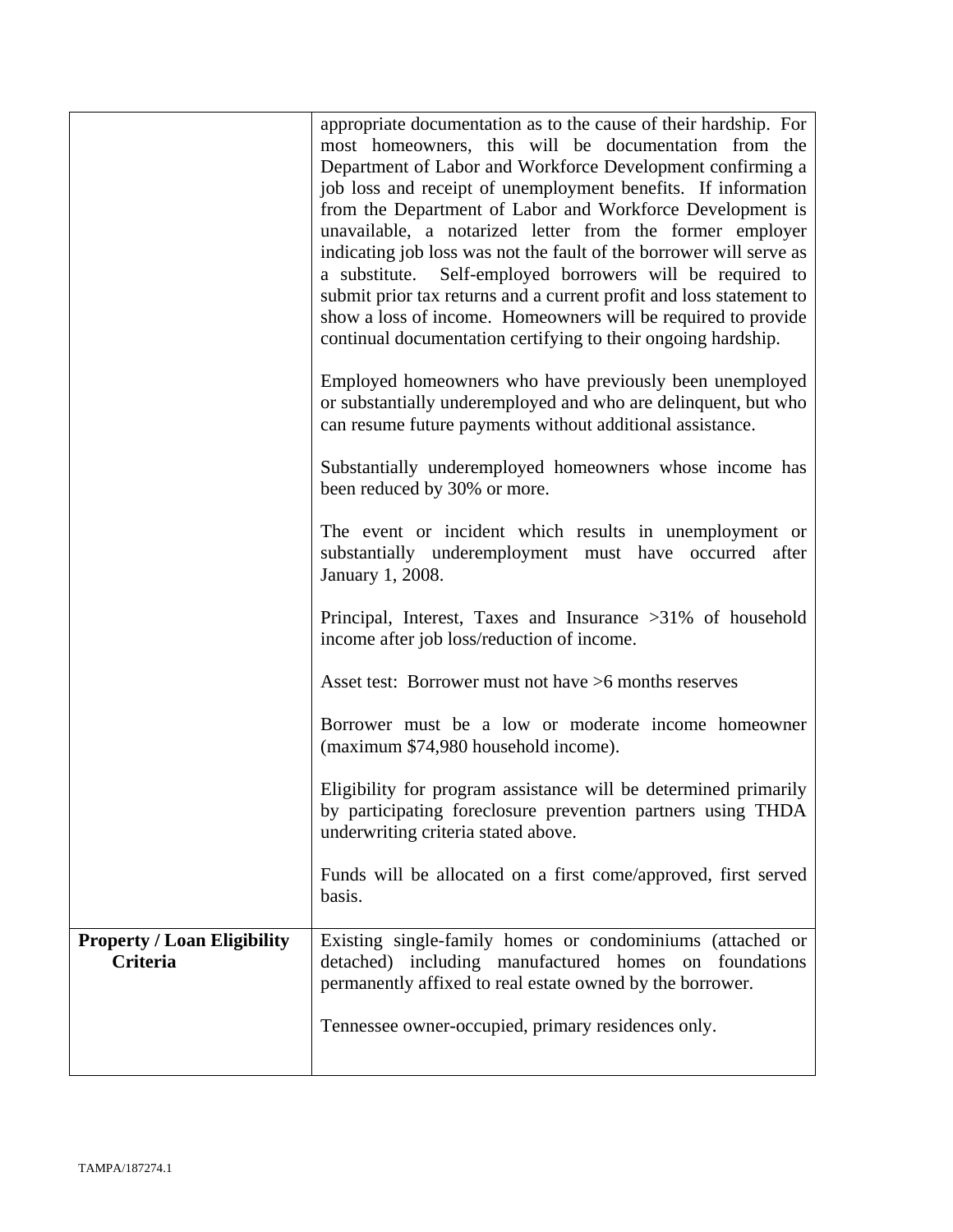| <b>Program Exclusions</b>       | Total Unpaid Principal Balances $> $226,100$                                                                                                                                                                                                                   |  |
|---------------------------------|----------------------------------------------------------------------------------------------------------------------------------------------------------------------------------------------------------------------------------------------------------------|--|
|                                 | Manufactured Homes not considered real property                                                                                                                                                                                                                |  |
|                                 |                                                                                                                                                                                                                                                                |  |
|                                 | Non-legal U.S. resident                                                                                                                                                                                                                                        |  |
| <b>Structure of Assistance</b>  | forgivable,<br>0%<br>deferred-payment,<br>interest,<br>non-recourse,<br>subordinate loan. A forgiveness clause will reduce the loan<br>amount by 20% a year for every year the borrower stays in the                                                           |  |
|                                 | home up until 5 years. At the end of 5 years the note will be<br>considered satisfied and THDA will release the lien securing the<br>note.                                                                                                                     |  |
|                                 | Loan funds are due and payable if property is sold, refinanced or<br>no longer owner occupied and there are sufficient equity<br>proceeds available (unless otherwise prohibited under applicable<br>federal law).                                             |  |
|                                 | All deferred, subordinate mortgages will be evidenced by a<br>Home Equity Line of Credit promissory note and secured by a<br>deed of trust on the property. Borrowers will be required to sign<br>and acknowledge via written agreement indicating the program |  |
|                                 | guidelines.<br>Any funds returned according to established program guidelines<br>will be recaptured and used to assist additional homeowners<br>through December 31, 2017. After December 31, 2017, any                                                        |  |
|                                 | remaining or recaptured funds will be returned to Treasury.                                                                                                                                                                                                    |  |
| <b>Per Household Assistance</b> | Maximum amount available per homeowner:<br>Standard benefit counties: \$15,000 up to 12 months                                                                                                                                                                 |  |
|                                 | Targeted benefit counties: \$20,000 up to 18 months                                                                                                                                                                                                            |  |
|                                 | There is no maximum monthly payment amount; however,<br>total loan amount cannot exceed applicable benefit.                                                                                                                                                    |  |
| <b>Duration of Assistance</b>   | Homeowners may receive assistance up to a maximum of 12 or<br>18 months (depending on county). Should a homeowner<br>become reemployed within the applicable period, the                                                                                       |  |
|                                 | homeowner may continue receiving assistance for up to an<br>additional 2 months after reemployment. Additionally, if a                                                                                                                                         |  |
|                                 | homeowner becomes reemployed within the applicable period                                                                                                                                                                                                      |  |
|                                 | and the homeowner's mortgage payment exceeds 31% of their<br>current income, they are eligible for continued assistance.                                                                                                                                       |  |
|                                 | Any reinstatement assistance shall be made in one payment.                                                                                                                                                                                                     |  |
| <b>Estimated Number of</b>      | 11,211 homeowners over the next 4-5 years with an average                                                                                                                                                                                                      |  |
| Participating                   | loan amount of \$17,200. Recaptured funds will be recycled and                                                                                                                                                                                                 |  |
| <b>Households</b>               | used for additional homeowners which could extend the                                                                                                                                                                                                          |  |
|                                 | program until as late as December 31, 2017.                                                                                                                                                                                                                    |  |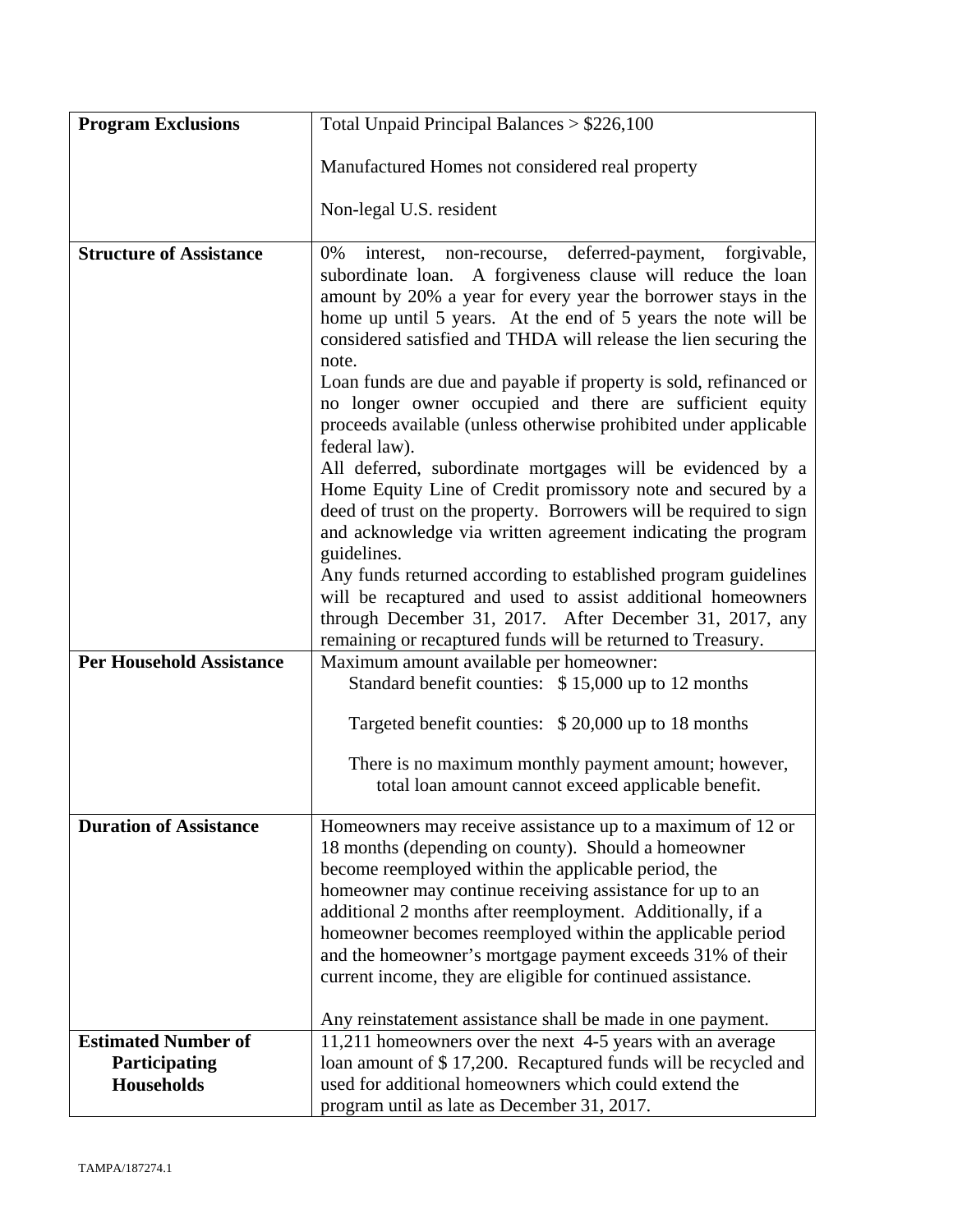| <b>Program Inception /</b>       | Program began serving the targeted, hardest hit counties January |  |
|----------------------------------|------------------------------------------------------------------|--|
| <b>Duration</b>                  | 1, 2011. On March 1, 2011 the Standard benefit counties          |  |
|                                  | became eligible for the program. Program is expected to run      |  |
|                                  | until December 31, 2015, but will continue until all funds are   |  |
|                                  | exhausted. Recaptured funds will be recycled and used for        |  |
|                                  | additional homeowners which could extend the program until as    |  |
|                                  | late as December 31, 2017.                                       |  |
| <b>Program Interactions with</b> | Borrowers were eligible for THDA's Great Save loan program       |  |
| <b>Other HFA Programs</b>        | through December 31, 2010, in order to refinance their existing  |  |
|                                  | sub-prime, ARM originated prior to January 1, 2008.              |  |
| <b>Program Interactions with</b> | Borrowers can receive HAMP assistance (including UP program      |  |
| <b>HAMP</b>                      | assistance) prior to or after receiving Hardest Hit Fund         |  |
|                                  | assistance.                                                      |  |
| <b>Program Leverage with</b>     | None                                                             |  |
| <b>Other Financial</b>           |                                                                  |  |
| <b>Resources</b>                 |                                                                  |  |
|                                  |                                                                  |  |
| <b>Qualify</b> as an             | $\boxtimes$ Yes<br>$\square$ No                                  |  |
| <b>Unemployment</b>              |                                                                  |  |
| Program                          |                                                                  |  |
|                                  |                                                                  |  |